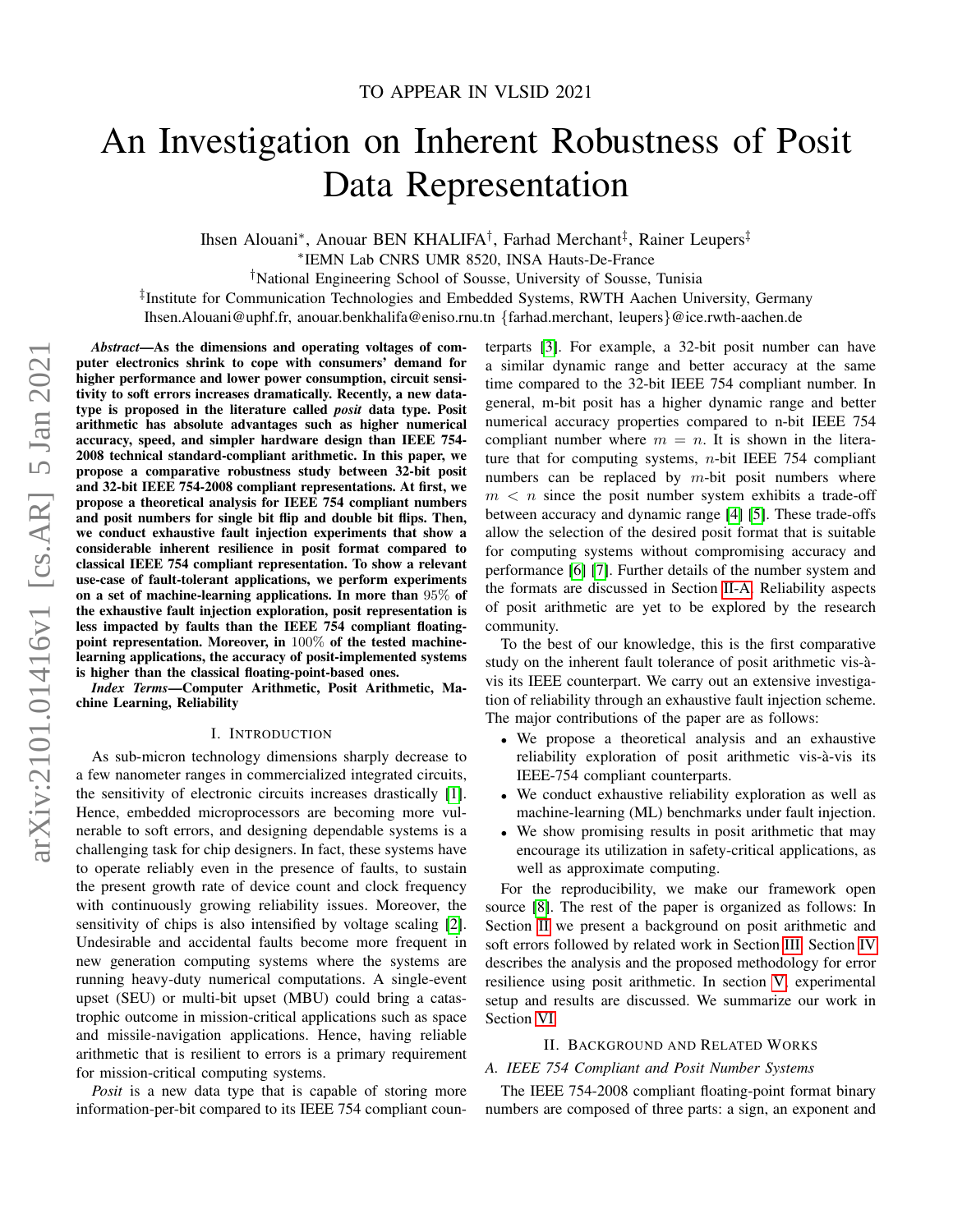

<span id="page-1-1"></span>Fig. 1. Description of the IEEE 754 single-precision floating-point and *posit* formats

a fraction part (see Fig. [1\)](#page-1-1). The sign is the most significant bit indicating whether the number is positive or negative. In a single-precision format, the following 8 bits represent the exponent of the binary number ranging from  $-126$  to 127. The remaining 23 bits represent the fractional part. The normalized format of floating-point numbers is:

$$
val = (-1)^{sign} \times 2^{exp-bias} \times (1.fraction)
$$
 (1)

*Posit arithmetic* is proposed as a drop-in replacement for IEEE 754 compliant arithmetic in 2017 [\[3\]](#page-5-2). The posit number format has several absolute advantages over IEEE 754 compliant arithmetic such as higher accuracy, higher dynamic range, simpler hardware implementation for arithmetic operations, lower area and energy footprints [\[9\]](#page-5-9). Besides, it is shown in the literature that m-bit posit adders/multipliers can safely replace  $n$ -bit IEEE 754 compliant adders/multipliers where  $m < n$  [\[4\]](#page-5-3). Hence, posit representation confirms more information-per-bit compared to its IEEE 754 counterpart representation. Furthermore, with posit representation, there are no redundant representations and the overflow/underflow in the computations is nonexistent with posit arithmetic. The subnormal numbers are handled in a normal way with posit representation unlike IEEE 754 representation and there are only two exception cases: zero and not-a-real (NaR). For all other cases, the value val of a posit is given by

$$
val = (-1)^{sign} \times useedk \times 2^{exp} \times (1 + \sum_{i=1}^{fn-1} b_{fn-1-i} 2^{-i})
$$
 (2)

The regime indicates a scale factor of *useed*<sup>k</sup> where *useed* =  $2^{2^{es}}$  and *es* is the exponent size. The numerical value of k is determined by the *run length* of 0 or 1 bits in the string of regime bits. The use of run-length encoding of the regime automatically allows more fraction bits for the more common values for which magnitudes are closer to 1, and thus provides tapered accuracy in a bit-efficient way. Further details about the posit number format and posit arithmetic can be found in [\[3\]](#page-5-2). The posit format and IEEE 754-2008 compliant number formats are depicted in Fig. [1.](#page-1-1)

In our experiments, we have used IEEE 754 compliant 32 bit (single precision) floating-point numbers and 32-bit posit numbers with  $es = 2$  that are commonly used. *B. Soft Errors*

# The sharp technology scaling in new generation integrated circuits accentuates the sensitivity of electronic circuits. As a matter of fact, embedded systems are becoming remarkably sensitive to soft errors. These errors result from a voltage transient event induced by alpha particles from packaging material or neutron particles from cosmic rays [\[10\]](#page-5-10). This event is created due to the collection of charge at a p-n

junction after a track of electron-hole pairs is generated. In past technologies, this issue was considered in a limited range of applications in which the circuits are operating under aggressive environmental conditions like aerospace applications. Nevertheless, shrinking transistor size and reducing supply voltages in new hardware platforms bring soft errors to ground level mainstream applications [\[11\]](#page-5-11) [\[12\]](#page-5-12).

#### III. RELATED WORK

<span id="page-1-0"></span>Since soft errors became a challenging threat to reliability, numerous published work proposes error-resilient memories. Architecture level error resilience techniques such as single error correction double error detection (SECDED) have been proposed and widely used for memory protection [\[13\]](#page-5-13). The main drawback of SECDED is its area overhead and the supplementary latency leading to performance loss. A faulttolerant architecture presented in [\[14\]](#page-5-14) combines both parity and single redundancy to enhance memories' reliability. The weakness of these techniques is their area, power and delay overheads due to the additional memory cells and supporting circuits required for error detection and correction.

Circuit-level techniques have been proposed to overcome architecture-level overheads. These techniques enhance error resilience at circuit level either by slowing down the response of the circuit to transient events or by increasing its critical charge. Methods such as [\[15\]](#page-5-15) suggest to harden the cell using a pass transistor that is controlled by a refreshing signal. Hardened memory cells were proposed in [\[16\]](#page-5-16), [\[17\]](#page-5-17) and [\[18\]](#page-5-18) that add redundant transistors to the 6T-SRAM to increase the cell critical charge. A Schmitt trigger-based technique [\[19\]](#page-5-19) proposes a hardened 13-T memory cell. However, this technique slows down memory due to a Schmitt trigger's hysteresis temporal characteristics. In the context of emerging approximate computing applications, recent works like [\[20\]](#page-5-20) proposed a trade-off between reliability and computing precision. To assess the reliability level at an early stage, fault injection can be performed in simulation. All these techniques do not take into account the actual data representation that is stored within the protected memories, especially numerical values.

<span id="page-1-2"></span>A number of researchers have approached the reliability issue in numerical algorithms. The vast majority of them treat an algorithm as a black-box and track the behavior of these applications when running with injected soft errors. In [\[21\]](#page-5-21), a study on soft error propagation in floating-point programs is presented. In [\[22\]](#page-5-22), the behavior of various Krylov methods is analysed. The authors track the variance in iteration count based on the data structure that experiences the bit flip. Authors in [\[23\]](#page-5-23) analyzed the impact of bit flips in a sparse matrix-vector multiply (SpMV). Exemplifying the concept of black-box analysis of bit flips, [\[24\]](#page-5-24) presents BIFIT for characterizing applications based on their vulnerability to bit flips.

While these techniques study the reliability of applications based on floating-point formats, none of them study the inherent sensitivity level of floating-point representations. This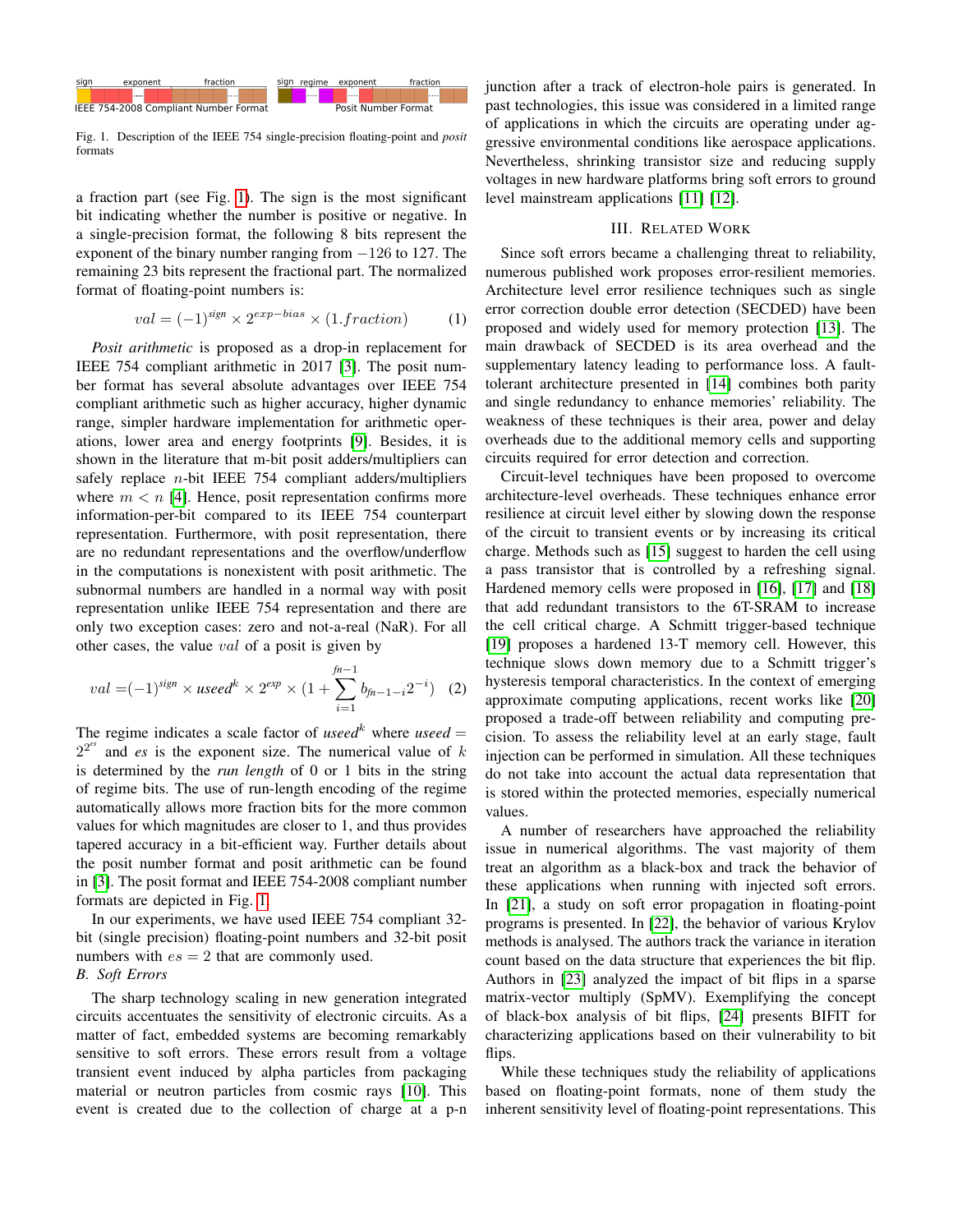

<span id="page-2-1"></span>Fig. 2. Fraction bits in IEEE 754-2008 compliant number and posit compliant number

paper proposes a comparative study of the inherent sensitivity to errors in IEEE-754 compliant floating-point and posit representations.

#### IV. PROPOSED METHODOLOGY

<span id="page-2-0"></span>We cover analyses for SEU and MBU considering different aspects. Since float and posit have different data formats as shown in Fig. [1,](#page-1-1) a single or multiple bit flip event in a 32-bit number results in a new different number for both formats. In our analyses, we consider bit flips in fraction, and exponent for both formats as well as regime bits for posit numbers. For our theoretical analyses, we use numbers  $f_1, p_1 \in \mathbb{R}$ , where  $f_1$  is compliant to IEEE 754-2008 and  $p_1$  is a posit number, and  $1 \leq s_1, s_2 \leq 32, s_1 \in \mathbb{N}$ .  $s_1, s_2$  are the positions of the bit flips in  $f_1$  and  $p_1, s_1 \neq s_2$ . For both the number formats, we assume that the SEU and MBU occur at the same position.

#### <span id="page-2-2"></span>*A. Fraction bits*

The total number of fractional bits are 23 in IEEE 754- 2008 and  $23 + m$  in posit compliant number respectively. mbits are appended in the fraction part in a posit compliant numbers to the left of the fraction bits. Let be  $b_{22}b_{21}b_{20}$ , ...b<sub>0</sub> and  $a_{22+m}, a_{21+m}, \ldots, a_0$ , two binary numbers that represent fraction parts of an IEEE 754 compliant number and a posit compliant number respectively. A representative diagram to understand the bit flip phenomena in the fraction part is shown in Fig. [2.](#page-2-1)

The largest error that can occur in IEEE 754-2008 compliant number due to a bit flip in the fraction part is the bit flip of  $b_{22}$  ( $s_1 = 23$ ). A flip from 1 to 0 or vice-versa would result in subtraction or addition of 0.5 in the decimal value of the fraction part. On the other hand, in posit to have the similar impact,  $s_1$  has to be at  $23 + m$  bit position. In general, a bit flip in the fraction part of IEEE 754-2008 compliant number is  $s<sub>1</sub>$  then similar impact in the fraction part of a posit compliant number can be observed if there is a bit flip in the position  $s_1 + m$ . The value of m depends on the configuration of the posit number. For example, a 32-bit posit number can have k  $= -31$  to 30 regime bits since regime bits are calculated based on run-length of '0' or '1' from the most significant bits after the sign bit (refer equation [2.](#page-1-2) In practical scenarios the runlength of '0' or '1' is not expected to be very large since a large  $k$  results in a very high dynamic range for the numbers.  $k = 5$  and  $es = 2$  configuration results in the dynamic range that is similar to the IEEE 754 compliant number. In general,  $m = exp\_size-k-es$  where  $exp\_size$  is the exponent size in IEEE 754 compliant number and es is the posit exponent size. Since, in the most realistic scenarios  $exp\_size > (k+es)$ , the



<span id="page-2-3"></span>Fig. 3. Toolflow of fault injection process in both posit (32,2) configuration and IEEE-754 compliant single-precision floating-point formats (open-source available in [\[8\]](#page-5-7)

bit flip in the position  $s_1$  in IEEE 754 compliant number and posit number would result in smaller error in the posit number.

In case of double bit-flip, the second bit flip position being  $s_2$ , assuming that the second bit flip occurs in the same locations in an IEEE 754 compliant number and a posit number, the error due to the second bit flip is higher in the IEEE 754 compliant number. The higher error is due the the higher weight associated with the bit position in IEEE 754 compliant number compared to the posit number.

#### *B. Exponent and regime bits*

A single bit flip in the exponent of IEEE 754 compliant numbers and posit numbers injects a higher error impact in the IEEE 754 compliant number due to the phenomena explained in Section [IV-A](#page-2-2) is applicable to exponent bits as well. Due to more weight associated with the position in the exponent part of the IEEE 754 compliant number compared to the exponent part of the posit number, the error incurred is higher in the IEEE 754 compliant number. A bit flip in the regime part of posit incurs higher error compared to the bit flip in the bits 3 to 8 of the float section due to higher weight associated with the posit number. Similarly, second bit flip in the exponent incurs lower error in posit compared to an IEEE 754 compliant number while the second bit flip in regime section of posit number results in higher error. In the subsequent section, we present toolflow to validate our claims.

#### *C. Toolflow*

To assess the impact of errors on both posit and IEEE 754- 2008 compliant representations, we proceed to an exhaustive fault injection exploration process. We modified the posit public implementation [\[25\]](#page-5-25) to support our fault injection mechanism. Besides, we built an exhaustive exploration platform shown in Fig. [3.](#page-2-3) The idea is to focus on the actual arithmetic representation of the data instead of a coarse grain probabilistic study or a very fine grain circuit simulation.

Fig. [3](#page-2-3) explains the followed methodology to assess the inherent reliability of the two tested representations. Since we are considering reliability from a hardware perspective, we are sticking to the actual bit-level data representation. In this paper, we focus on IEEE 754 single precision floating point and  $(N, es) = (32, 2)$  (where N is width of the representation and es is exponent size) posit representations for our experiments.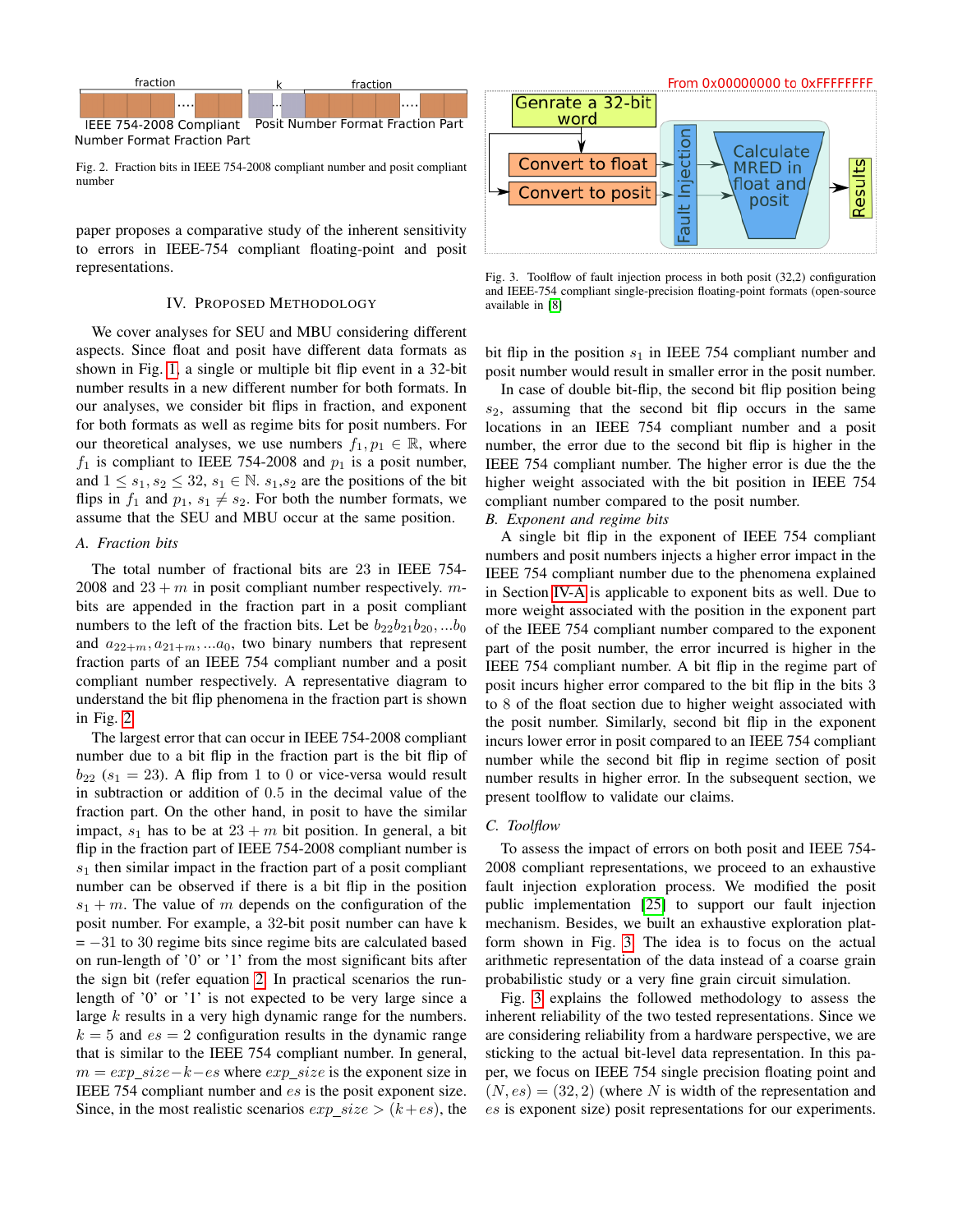<span id="page-3-2"></span>

Fig. 4. (a) Mean Relative Error distance comparison between posit and IEEE 754 compliant float under single event upset injection (b) Error distance comparison between posit and IEEE-754 compliant float under double event upset injection

Hence, from a raw 32-bit word, we generate the corresponding floating-point and posit numbers. For a fair comparison, the errors are injected exactly in the same respective bit of the two tested representations. For double bit upsets as well, we choose the same locations for bitflips in both representations. The inherent reliability of the two representations is assessed by quantifying the mean relative error distance (MRED) of a corrupted value from a golden (non-corrupted) value as shown in Equation [3.](#page-3-1)

<span id="page-3-1"></span>
$$
MRED = \frac{1}{32} * \sum_{i=0}^{31} \frac{|V_i - V_i^*|}{V_i}
$$
 (3)

Where  $V_i$  and  $V_i^*$  are the golden and the corrupted value respectively when a fault is injected in a bit  $i$ . MRED gives an insight on the mean impact of bit flips that are injected in all words' 32 bits exhaustively.

# V. EXPERIMENTAL SETUP AND RESULTS

<span id="page-3-0"></span>The experiments are divided into two categories:

- The first is a comparative application-agnostic exploration of the fault injection impact on reliability of posit and IEE-754 compliant representations.
- The second is a comparative reliability study on a set of ML systems on two different applications tested under fault injection.

This section details the experimental setup and discusses the results.

#### <span id="page-3-4"></span>*A. Exhaustive comparative reliability exploration*

This set of experiments follow the methodology presented in Section [IV.](#page-2-0) The toolflow is implemented in C using the SoftPosit platform [\[25\]](#page-5-25) for posit and a developed bit-wise fault injection platform for IEEE 754 compliant numbers. The experiments are run on a 3 GHz Intel Core i7 processor running the OS X 10.9.5 operating system.

<span id="page-3-3"></span>*1) Single Event Upset:* The above-explained experimental setup aims at exploring the impact of bit flips on a given numerical data representation in an exhaustive manner. The results shown in Fig. [4\(a\)](#page-3-2) expose in a logarithmic scale the comparison between posit and IEEE 754 compliant floatingpoint representations' inherent resiliency to bit flips. The comparison is performed based on the MRED between the golden value (without fault injection) and the corrupted one in both posit and IEEE 754 floats. The results shown in Fig. [4\(a\)](#page-3-2) represent a geometric superposition where the IEEE 754 compliant floating-point graph is in most of the cases above the posit graph. This indicates that the posit representation is globally more error resilient than IEEE 754 compliant representation. In fact, in more than 95% of the explored cases, a bit flip in an IEEE 754 compliant number deviates from the golden data more than the posit number. Moreover, we registered only 31 cases of not a real (NaR) with posit, which represents 0.7E-6% of the fault injections. On the other hand, for IEEE compliant floating-point, more than 4% of the fault injections resulted in not a number (NaN). These cases correspond to non-representable data in the IEEE 754 compliant floating-point graph of Fig. [4\(a\).](#page-3-2)

*2) Double Event Upset:* Starting from 40nm technology, more than 35% of bit upsets are MBUs. Therefore, it is important to consider this phenomenon in reliability assessment processes. In this section, we track the impact of double bit upsets on the data representation for both posit and IEEE 754 compliant floating-point representations.

Following the same fault injection exploration mechanism as shown in Fig. [3,](#page-2-3) we evaluate the impact of two-bit flips on the MRED between posit and IEEE-compliant floating point. We inject two bit flips at every iteration: the first is injected exhaustively bit-wise, and the second location is randomly selected following a normal distribution among the remaining bits. Fig. [4\(b\)](#page-3-3) shows the MRED caused by two-bit upsets in both representations. Injecting 2 bit flips results globally in higher error magnitudes. However, the results still confirm the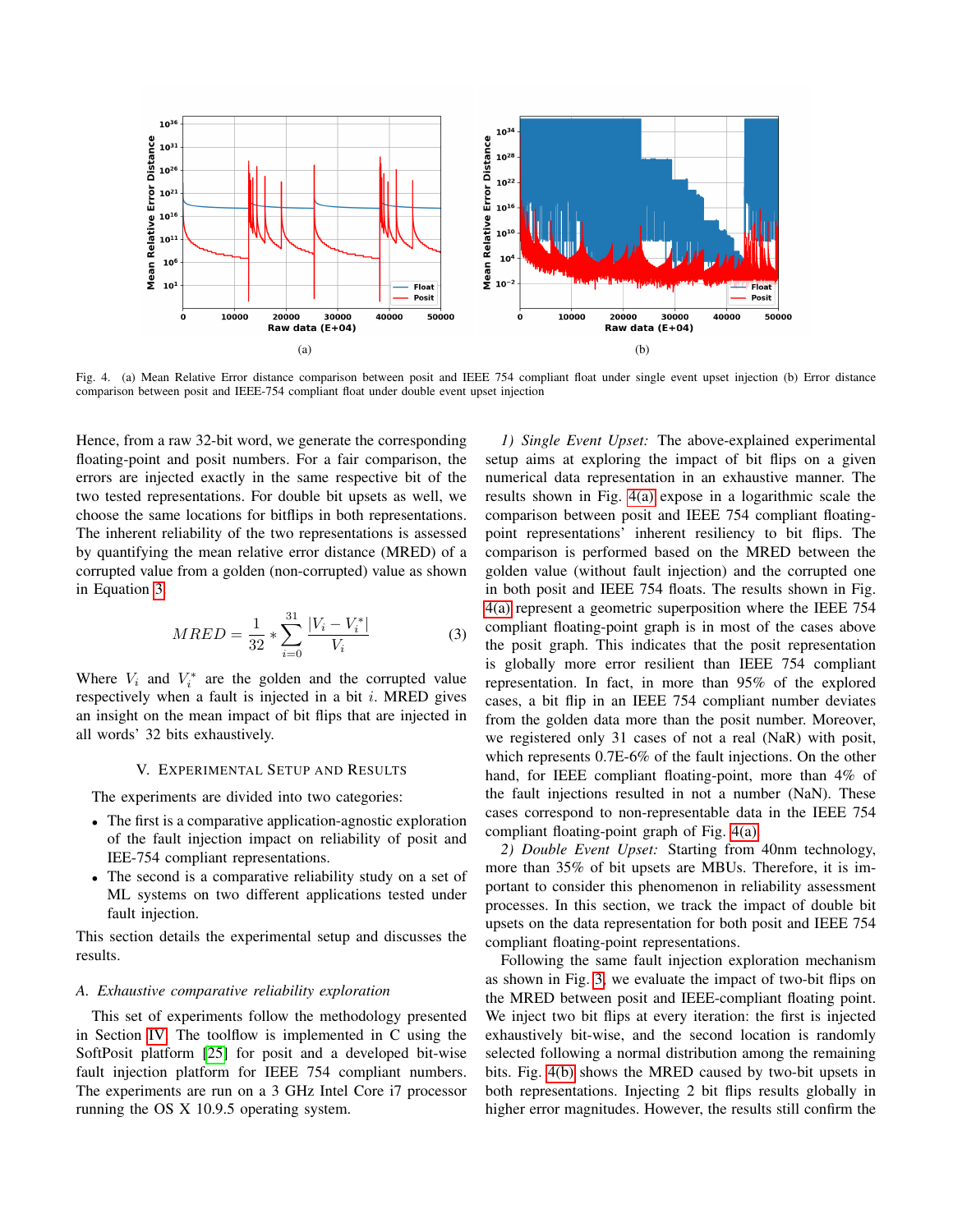

<span id="page-4-0"></span>Fig. 5. Human action recognition rates using statistical features



<span id="page-4-1"></span>Fig. 6. Human action recognition rates using wavelet features.



<span id="page-4-2"></span>Fig. 7. Biometric ECG authentication rates using statistical features.



<span id="page-4-3"></span>Fig. 8. Biometric ECG authentication rates using wavelet features.

higher inherent error resilience of posit shown with the single bit upset experiments.

The error resilience in posit is due to two main reasons: the variable size of the scale factor (regime bits) and a larger number of bits in the fractional part for the vast majority of cases. The larger number bits in the fractional part is due to variable-sized regime bits. An SEU or MBU in the fractional part results in a lower error compared to an SEU or MBU in the regime bits or exponent bits in posit. Since the IEEE 754 compliant representation has more exponent bits compared to the regime bits and the exponent bits in the posits, the resulting error is higher in IEEE 754 compliant floating-point numbers compared to posits. Better error resilience of posit data-type makes it the right choice for mission-critical next-generation